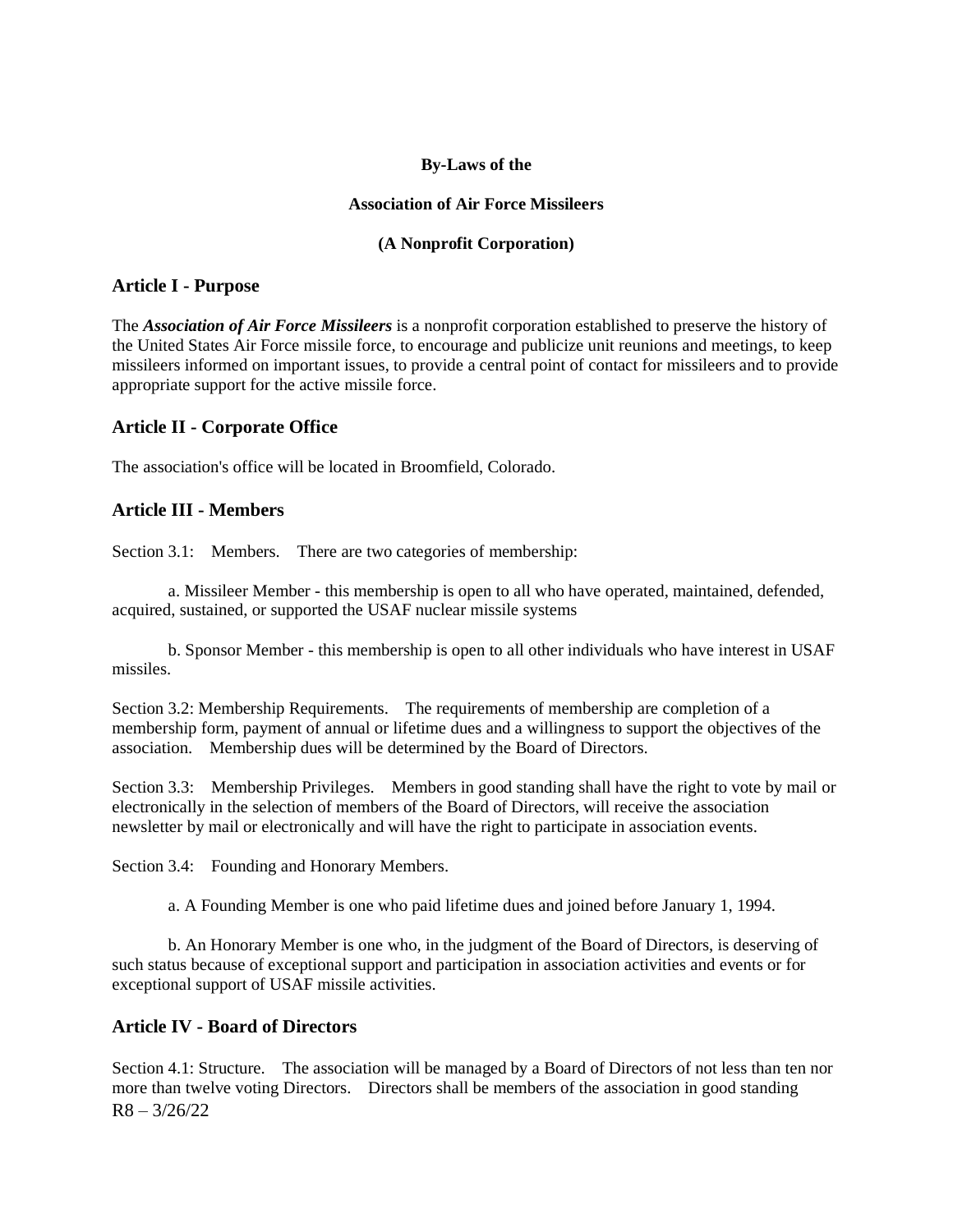throughout their terms and will not be active-duty service members.

Section 4.2. Election and Term of Directors. Directors will be elected by the general membership through a mail and electronic vote in the month of February in even numbered years. Each member in good standing will be provided a ballot for these elections. Directors will be elected *by the general membership* for six-year terms beginning May 1 of the year elected *and will serve no longer than 12 consecutive years.* Four directors will be elected every two years (in even numbered years) so that one third of the terms expire every two years.

Section 4.3: Other Members of the Board of Directors. The Executive Director will be a non-voting, ex-officio member of the Board of Directors.

Section 4.4. Removal. Any member of the Board of Directors may be removed with cause by a vote of the majority of the authorized number of directors.

Section 4.5 Resignation. A Director may resign at any time by giving written notice to the President or Secretary of the corporation. Such resignation shall be effective on the date specified in the written notice with no acceptance of resignation being necessary.

Section 4.6. Vacancies. Any vacancy in the Board of Directors shall be filled by a vote of the majority of the directors then holding office. The Nomination Committee will identify up to three (3) candidates from the candidate list. A director elected to fill a vacancy shall be elected for the unexpired term of such person's predecessor in office and until such person's successor is duly elected and shall have qualified.

Section 4.7. Continue to Serve on Board. Board Member(s) who wish to continue to serve beyond expiring term, must notify the President or Executive Director and submit a statement for the ballot on why they desire to continue to serve.

# **Article V - Executive Committee**

Section 5.1: The Executive Committee. This committee will be comprised of the following officers. This committee will meet at the direction of the President.

- a. President b. Vice President
- c. Secretary
- d. Treasurer
- e. Executive Director (Non-voting, ex-officio member)

Section 5.2: Officers. During the month of April following the completion of the general election for the Board of Directors, a nominating committee of three current board members will nominate a slate of officers to be voted on by the incoming, newly elected Board of Directors. An election by electronic ballot will be completed before April 30 each even numbered year. Officers will serve terms of two years, beginning May 1 on even numbered years.

Section 5.3: Duties of Officers.

 $R8 - 3/26/22$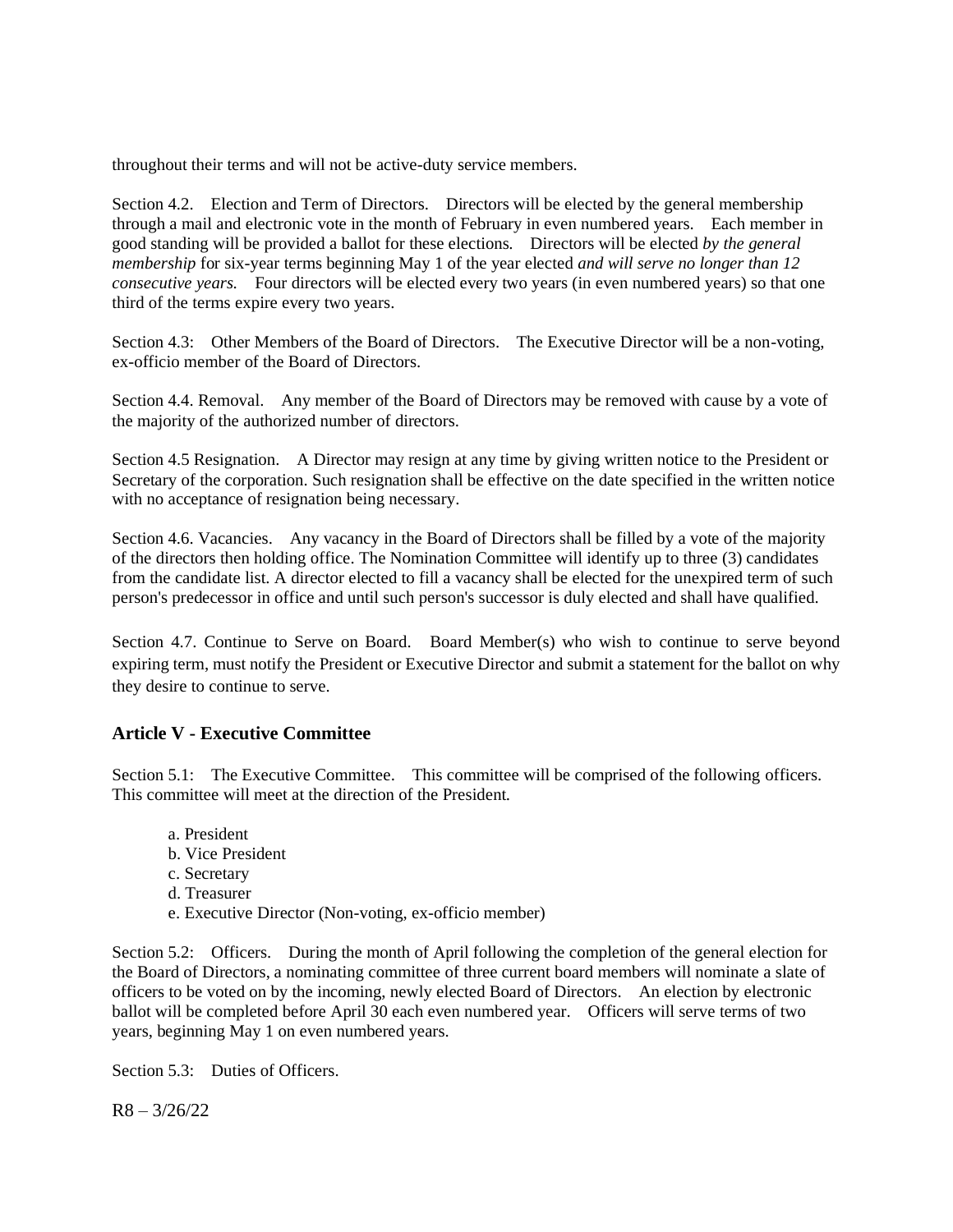a. The President shall be the chief executive officer of the corporation, shall have the responsibility for the general management of affairs of the corporation, shall carry out the policies and directions of the Board of Directors and shall preside at all meetings of the Board of Directors and the general membership. The President shall supervise the activities of the Executive Director.

b. The Vice President shall act for the President in his absence or in the event the President is unable to serve, shall serve in such other duties as may be assigned by the Board of Directors or the President and shall become President for the remainder of his term if the President is unable to complete his term.

c. The Secretary shall keep minutes for all Executive Committee, Board of Director and general membership meetings.

d. The Treasurer shall be responsible for the care and custody of all funds and securities of the corporation. The treasurer shall ensure that such funds are deposited in the name of the corporation in such bank accounts as the Board of Directors may determine. The treasurer will, with the cooperation of the Executive Director, develop the annual financial plans and budgets for the association.

Section 5.4: Executive Director. The Executive Director shall conduct the day-to-day business of the association under the direction of the President. The Executive Director will be a member in good standing of the association. The position of Executive Director is a non-paid position, however, any expenses incurred in the conduct of association business and properly documented may be reimbursed at the discretion of the President.

# **Article VI - Committees**

Section 6.1: Standing Committees. The President may appoint such standing committees as deemed necessary to realize the objectives of the organization. The President will determine the makeup and purpose of each standing committee, and determine the need for reports to the Board of Directors or the Executive Committee.

Section 6.2: Nominating Committee. The President shall appoint a nominating committee consisting of a chair and two members, all current board members. The chair shall be a member of the Board of Directors other than the President. The members of the committee shall serve for two-year terms. The Nomination Committee and the Executive Director will solicit for and establish a standing list of interested candidates willing to serve on the Board of Directors.

Section 6.3: Special Committees. The President may appoint such special committees as necessary for specific functions or purposes.

# **Article VII - Meetings**

Section 7.1: General Membership Meetings. A general membership meeting will be conducted at a location selected by the Board of Directors at least once each three years. Members present shall constitute a quorum. General membership meetings will normally be conducted as part of the Biennial National Meeting of the association. Members will be notified of general membership meetings through

 $R8 - 3/26/22$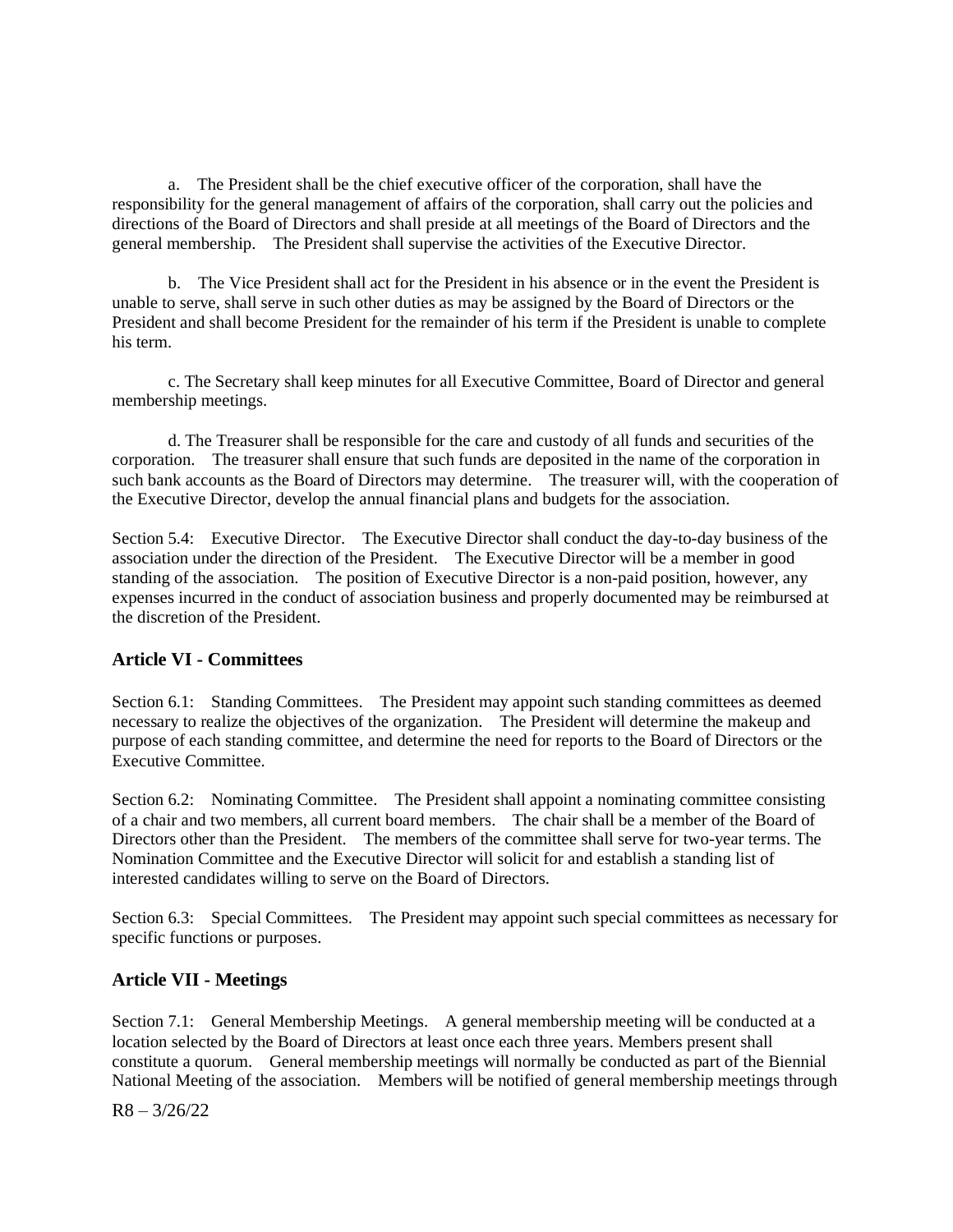notices in the newsletters and via email, at least 90 days in advance of the scheduled meeting.

Section 7.2: Board of Director Meetings. The Board of Directors will meet at the direction of the President, at least every two years in conjunction with the Biennial National Meeting of the association. A majority of the Board of Directors in office shall constitute a quorum. Directors who are unable to attend may provide a proxy statement for votes on important issues. Directors will be notified of scheduled meetings by email at least thirty days in advance of the scheduled meeting. Meetings may be held in person or by virtual videoconferencing.

# **ARTICLE VIII – Limitation of Director Liability**

Section 8.1: A Director of the association shall not be personally liable to the association for monetary damages for breach of fiduciary duty as a Director, except for liability (i) for any breach of the Director's duty of loyalty to the association or to its members, (ii) for acts or omissions not in good faith or which involve intentional misconduct or a knowing violation of law, (iii) for acts specified under Section 7-128- 403 of the Colorado Corporation Code or any amended or successor provision thereof or (iv) for any transaction from which the Director derived an improper personal benefit.

Section 8.2: No director or officer shall be personally liable for any injury to person or property arising out of a tort committed by an employee unless such director or officer was personally involved in the situation giving rise to the litigation or unless such director or officer committed a criminal offense in connection with the situation. The protection afforded in this section shall not restrict other common law protections and rights that a director or officer may have, nor shall it restrict the association's right to eliminate or limit the personal liability of a director or to its members for monetary damages for breach of fiduciary duty as a director as provided in section 8-1.

#### **Article IX - Amendments**

The power to alter, amend or repeal these by-laws or to adopt new by-laws shall be vested in the Board of Directors. The amendment or repeal of any by-law will be presented by email to each Director, and each Director may comment on proposed changes. After all comments have been considered, the final proposal will be provided to each Director by email for a vote. Action taken to alter, amend or repeal any by-law(s) shall be effective upon approval by a written vote of two-thirds of the Board of Directors.

By-Laws approved through a mail review and vote by initial 10 directors on February 28, 1993.

Revision 1 established the founding board and initial officers.

Revision 2 changed terms from one to two years

Revision 3 changed terms of board members to six years.

Revision 4 updated bylaws to comply with new state nonprofit act and updated language from the interim period when board elections and terms changed.

Revision 5 provided for a permanent 20AF board member to be selected by the commander, 20AF.

Revision 6 removed the 20AF board member provision, changed board member status to non-active-duty members and added the Missile and Space Advisory Council.

Revision 7 removed the Missile and Space Advisory Council, Section 6.4, updated information about electronic ballot and newsletter options and modified the requirements for the biennial board of directors' meetings.

 $R8 - 3/26/22$